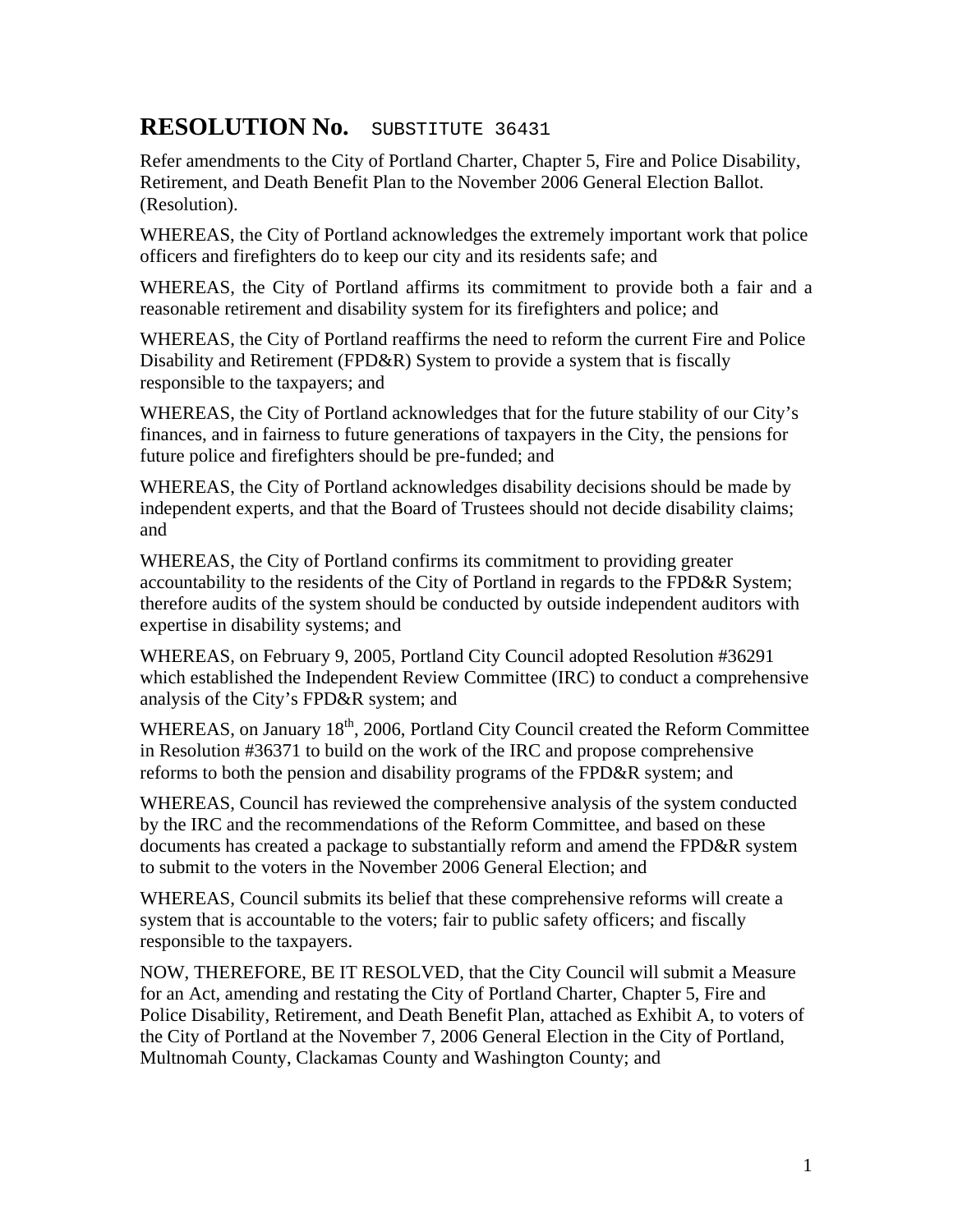BE IT FURTHER RESOLVED, that the City Council submits the question, ballot title, and summary to be contained in the November 7, 2006 General Election Ballot, as contained in Exhibit B; and

BE IT FURTHER RESOLVED, that the City Council directs the Auditor to publish the ballot title, as shown in Exhibit B, in accordance with City Code; and

BE IT FURTHER RESOLVED, that the sponsoring elected official may submit an explanatory statement to the City Auditor for the publication in the voters' pamphlet; and

BE IT FURTHER RESOLVED, that the City Auditor is directed to forward to the County Elections Office all material necessary to place this measure on the November 7, 2006 Election Ballot.

Passed by the Council, July 26, 2006

Mayor Tom Potter Auditor of the City of Portland Commissioner Sam Adams By /S/Susan Parsons Commissioner Randy Leonard Commissioner Dan Saltzman Deputy Commissioner Erik Sten

**GARY BLACKMER**